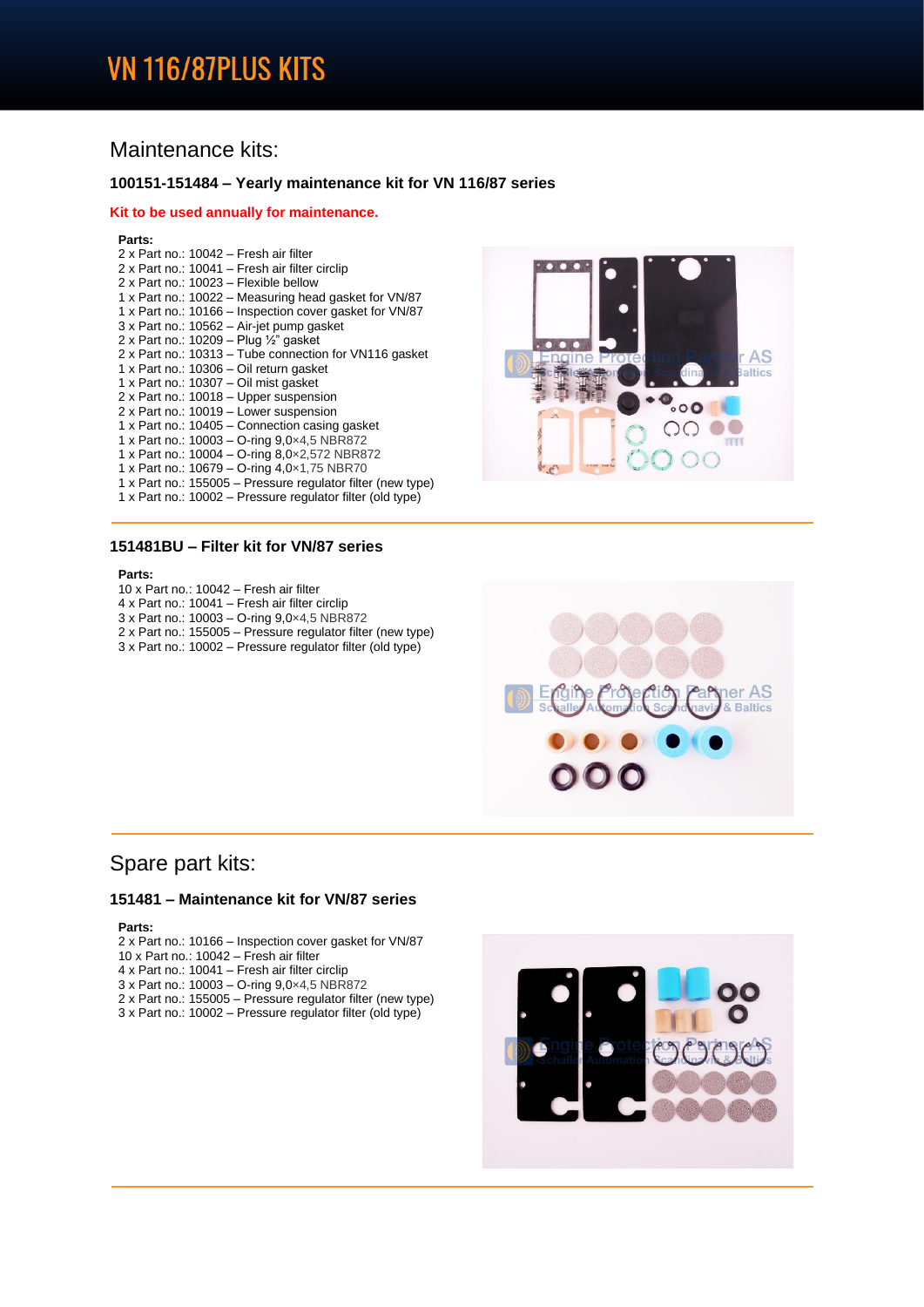## Optional kits:

## **151482 - Cleaning kit for Oil Mist Detector**

#### **Parts:**

1 x Part no.: 10035 – Cleaning fluid 20 x Part no.: 10036 – Cotton sticks 1 x Part no.: 10135 – Cleaning needle



## **11072 – Test plate kit for functional test of Oil Mist Detector**

### **Parts:**

1 x 10% glass 1 x Test plate



### **100138 – Digital u-tube manometer for Oil Mist Detector**

### **Parts:**

- 1 x Digital u-tube manometer
- 1 x Connection hose
- 1 x Quick connection adapter